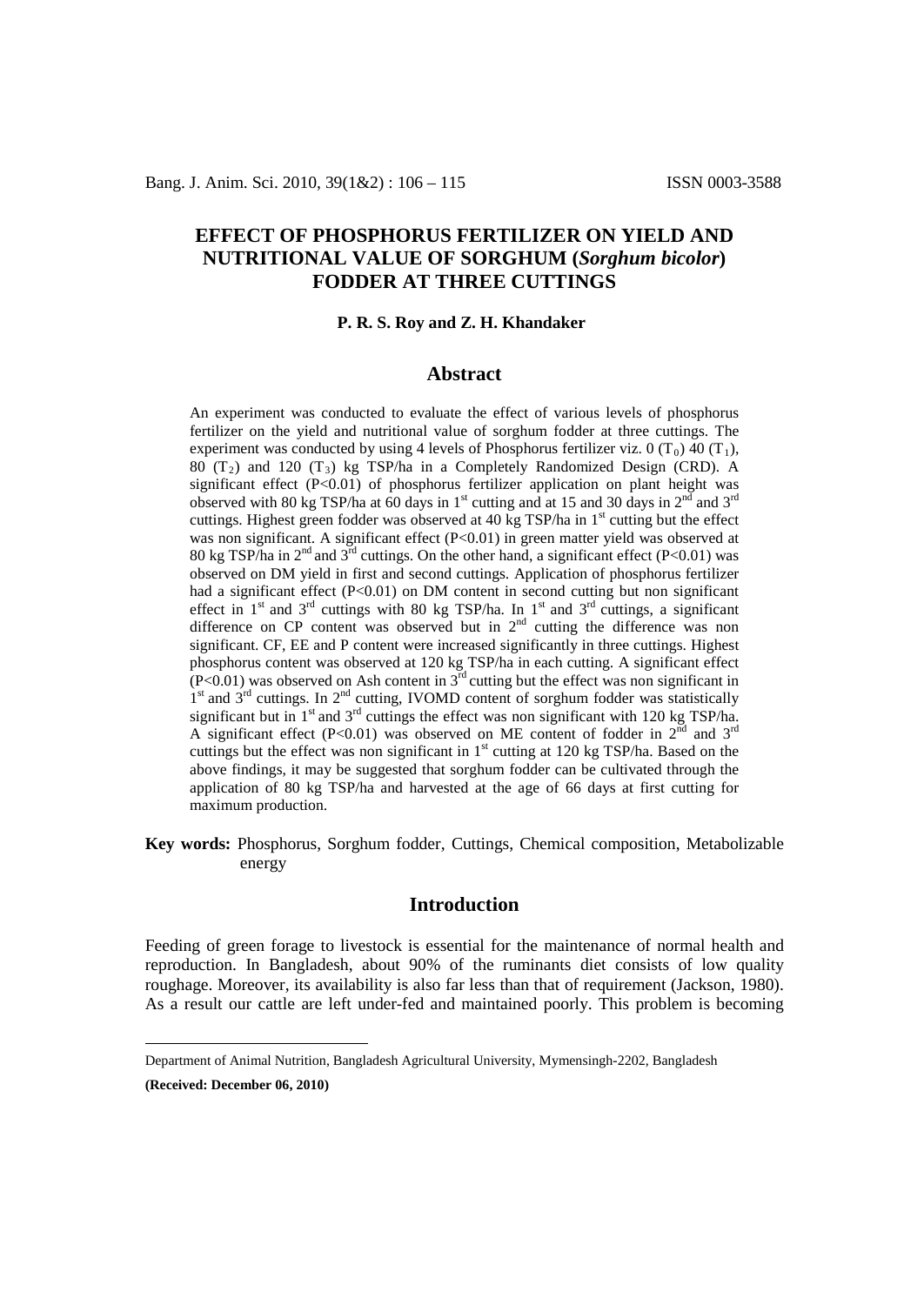more acute because of steady rise in cattle population and diversion of more areas to grain crops for human consumption. Therefore, cultivation of quick growing good quality perennial forages like Napier, Para, German, Sorghum etc is urgently needed to mitigate the chronic shortage of fodders for feeding ruminants in Bangladesh. Phosphorus is one of the major essential plant nutrients after nitrogen and is the second most deficient plant nutrient (Munir *et al*., 2004). The optimum rate of phosphorus application is important in improving yields of most crops (Cisar *et al*., 1992). The yield and chemical composition of fodder varies due to many factors such as the soil quality, plant density, fertilizer dose, growing season and stage of maturity etc. Among the various factors, Phosphorus application is important which directly contributes to the quality and quantity of fodder production. Application of phosphorus fertilizer gradually increased plant height, stem diameter, number of leaves per plant, leaf area per plant and fodder yield (Khalid *et al*., 2003). Forage Sorghum (*Sorghum bicolor* L. Moench*)* is the best modern and high yielding fodder especially for making the hay and silage (Dogget, 1988 and Skerman and Riveros, 1999). Sorghum has a significant role in livestock production, particularly in the tropical zone where feedstuffs could not meet animal requirements due to many factors such as poor soil fertility, drought and others (Pholsen and Suksri, 2007) and hence it can be potential fodder crops in Bangladesh. Das *et al.*, (1996) observed that response of Sorghum to P was strongly influenced by soil P status as well as applied P level and was similar at three physiological stages of crop growth viz. boot leaf initiation, 50 percent flowering and maturity. In our country phosphorus fertilizer is normally used in the form of Triple Super Phosphate (TSP) and excessive use of this fertilizer may increase the cultivation cost. So the appropriate level of TSP application in Sorghum fodder cultivation is needed to know. Keeping this view in mind, the present research was planned to assess the yield and quality attributes of Sorghum fodder as influenced by different levels of TSP as a source of phosphorus fertilizer at three cuttings.

## **Materials and Methods**

The experiment was carried out in the Shahjalal Animal Nutrition Field Laboratory of Bangladesh Agricultural University, Mymensingh during the period from April 2009 to September 2009. The texture of the soil was slity loam and neutral in nature. The experiment was conducted by using 4 levels of Phosphorus fertilizer viz. 0  $(T_0)$ , 40  $(T_1)$ , 80  $(T_2)$  and 120  $(T<sub>3</sub>)$  kg TSP/ha in a Completely Randomized Design (CRD). Basal doses of urea and murate of potash (MP) were applied at the rate of 50 and 30 kg/ha respectively. During land preparation, the required amount of TSP (as per treatment), MP and one-half of the recommended amount of urea (25 kg/ha) were applied and rest one-half of the urea (25 kg/ha) was applied 5 weeks later as top dressing. Subsequently after 15 days after each cutting, the urea was applied at the rate of  $50 \text{ kg/ha}$  as top dressing. The seeds were sown by line sowing method at the rate of 50 kg/ha after completion of land preparation and fertilizer application. Plant height was measured every fortnightly. Green sorghum fodder in each plots were harvested on  $66<sup>th</sup>$  day after sowing (1<sup>st</sup> cutting) and then  $40<sup>th</sup>$  day after first and second cuttings, i.e.  $2^{nd}$  and  $3^{rd}$  cuttings respectively. During each cutting green biomass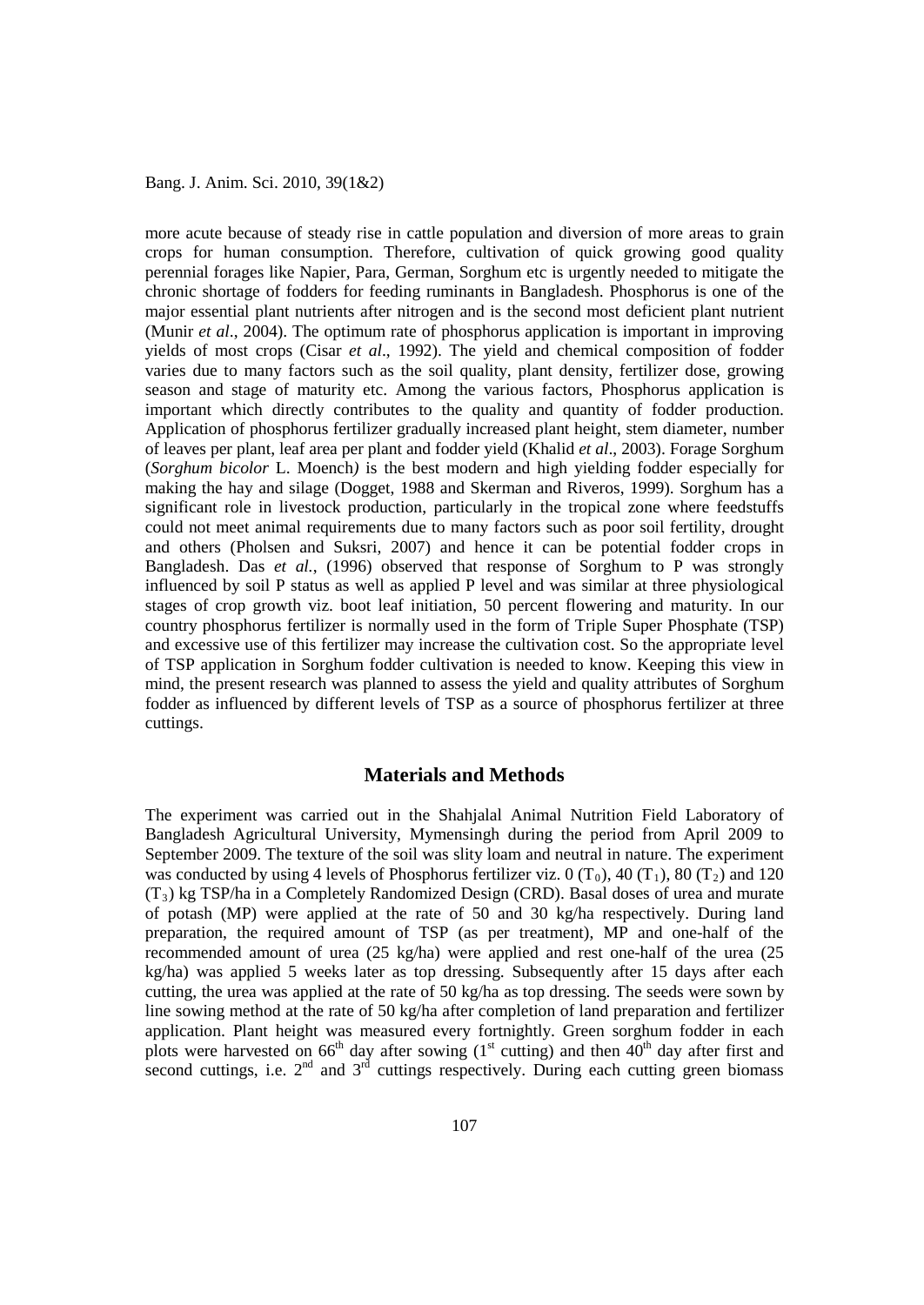yield was recorded in order to know the total green forage yield and representative samples of sorghum fodder was collected from each experimental plot. The samples were dried in the sun and ground through 40 mm mesh sieve and kept in polythene bags for further analysis. The nutrient contents of sorghum fodder in different cuttings were determined according to the methods of AOAC (2003). Phosphorus concentration of the samples was determined following the method of Page *et al*. (1982). The IVOMD and ME content of sorghum fodder was determined following the procedure of Menke *et al*. (1979) and the calculation was done according to Menke and Steingess (1988).

 $IVOMD = 16.49 + 0.9042$  GP + 0.0492 CP + 0.0387 TA  $ME = 2.20 + 0.1357$  GP + 0.0057 CP + 0.000286 EE<sup>2</sup>

Where,

 $IVOMD = In vitro organic matter digestibility (%)$  $ME = Metabolizable energy (MJ/kg DM)$  $GP = Gas$  production (ml per 200 mg DM)  $CP =$  Crude protein (g/kg DM)  $TA = Total$  ash ( $g/kg$  DM)  $EE = Ethernet (g/kg DM)$ 

The data were analyzed using MSTAT statistical program for a Completely Randomized Design (CRD), and differences among the treatment means were determined by Duncan's Multiple Range Test (Gomez and Gomez, 1984).

### **Results and Discussion**

#### **Plant height**

Plant height of Sorghum fodder in different cuttings and different levels of P fertilizer application is shown in Table 1. It can be observed from the results that P fertilizer application had a significant effect  $(P<0.01)$  on plant height at 60 days in first cutting but the effect was statistically non significant at 15, 30 and 45 days in first cutting. In first cutting, the tallest plant was (160.0 cm) found with the application of 80 kg TSP/ha and the shortest plant (132.41 cm) at control group (without P). The plant height was gradually increased with increasing level of phosphorus up to 80 kg TSP/ha and the plant height was not increased with further application of phosphorus fertilizer. Similar responses were obtained by Dwivedi *et al*. (1997) who observed that the crop growth rate, net assimilation rate and leaf weight ratio were attained maximum at 80 kg  $P_2O_5/ha$ . On the other hand, Bothe *et al.*, (2000) reported that the tallest plant was found at 75 kg  $P_2O_5/ha$  over a range of P level from 0-75 kg  $P_2O_5/ha$ . Similarly, Sairam *et al.*, (1984) reported that the plant height was increased with the increasing P application. A significant effect of P application in plant height was observed in  $2<sup>nd</sup>$  and  $3<sup>rd</sup>$  cutting (Table 1).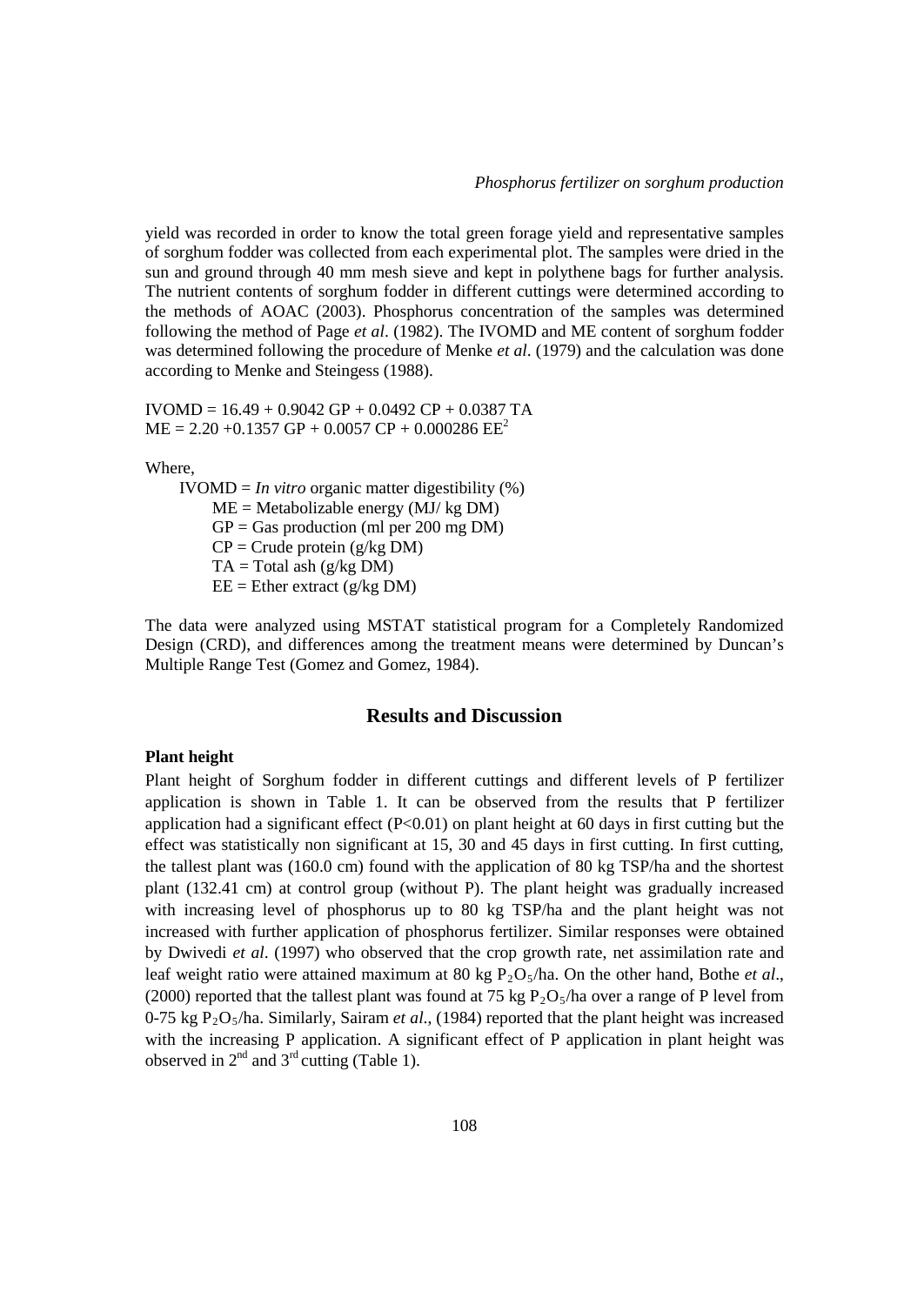| <b>Parameters</b>     |                   | <b>SED</b>         | Level of            |                     |      |            |
|-----------------------|-------------------|--------------------|---------------------|---------------------|------|------------|
|                       | $T_0$             | $T_1$              | T <sub>2</sub>      | $T_3$               |      | Sig.       |
| <b>First cutting</b>  |                   |                    |                     |                     |      |            |
| Plant height (cm)     |                   |                    |                     |                     |      |            |
| 15 DAS                | 25.81             | 26.57              | 29.40               | 26.93               | 0.63 | <b>NS</b>  |
| 30 DAS                | 41.10             | 44.17              | 48.26               | 46.99               | 1.20 | NS         |
| 45 DAS                | 81.21             | 84.67              | 88.16               | 84.12               | 1.08 | <b>NS</b>  |
| 60 DAS                | $132.41^d$        | $147.48^{a}$       | 160.00 <sup>b</sup> | 138.58 <sup>c</sup> | 3.33 | $\ast\ast$ |
| Yield (MT/ha)         |                   |                    |                     |                     |      |            |
| Green forage          | 23.75             | 26.16              | 25.58               | 22.49               | 0.79 | <b>NS</b>  |
| DM                    | $3.59^{b}$        | $4.14^{a}$         | 4.0 <sup>a</sup>    | 3.40 <sup>b</sup>   | 0.08 | $\ast\ast$ |
| <b>Second cutting</b> |                   |                    |                     |                     |      |            |
| Plant height(cm)      |                   |                    |                     |                     |      |            |
| 15 DAS                | $33.70^{\circ}$   | $36.93^{b}$        | $39.05^{\text{a}}$  | $32.47^{\circ}$     | 0.89 | **         |
| 30 DAS                | $49.35^d$         | $64.57^c$          | $67.13^a$           | 56.00 <sup>c</sup>  | 2.28 | $***$      |
| Yield (MT/ha)         |                   |                    |                     |                     |      |            |
| Green forage          | 2.66 <sup>c</sup> | 4.37 <sup>ab</sup> | 6.08 <sup>a</sup>   | $4.05^{\rm b}$      | 0.40 | **         |
| <b>DM</b>             | $0.38^{\circ}$    | $0.63^b$           | 0.89 <sup>a</sup>   | $0.59^{\rm b}$      | 0.02 | $***$      |
| <b>Third cutting</b>  |                   |                    |                     |                     |      |            |
| Plant height(cm)      |                   |                    |                     |                     |      |            |
| 15 DAS                | 47.60             | 49.20              | 54.11               | 45.57               | 1.28 | <b>NS</b>  |
| <b>30 DAS</b>         | $51.40^{\circ}$   | $71.20^{ab}$       | $72.60^a$           | $60.13^{b}$         | 2.77 | $\ast\ast$ |
| Yield (MT/ha)         |                   |                    |                     |                     |      |            |
| Green forage          | 1.34 <sup>c</sup> | $1.15^d$           | $1.58^{a}$          | 1.40 <sup>b</sup>   | 0.05 | $***$      |
| <b>DM</b>             | 0.17              | 0.15               | 0.21                | 0.18                | 0.02 | <b>NS</b>  |

|  | Table 1. Effect of application of different doses of P fertilizer to Sorghum fodder on |  |  |  |
|--|----------------------------------------------------------------------------------------|--|--|--|
|  | plant height (cm) green forage and DM yield in $1st$ , $2nd$ and $3rd$ cuttings        |  |  |  |

 $*T_0 = 0$  kg TSP/ha (without P),  $T_1 = 40$  kg TSP /ha,  $T_2 = 80$  kg TSP/ha and  $T_3 = 120$  kg TSP/ha; NS = P>0.05,  $** = P < 0.01$ 

SED = Standard error deviation; DAS = Days after sowing

a,b,c,d Mean values with different superscripts differ significantly

### **Yield**

It can be seen from the Table 1 that the green production biomass of sorghum was the highest (26.16 MT/ha) and (25.58 MT/ha) at the level of 40 and 80 kg TSP/ha as compared to the level of 0 kg TSP/ha (23.75 MT/ha). These results are statistically non significant (P>0.05). It can be observed from the result that P fertilizer application had significant effect on yield of total green forage and influenced by increasing level of phosphorus fertilizer in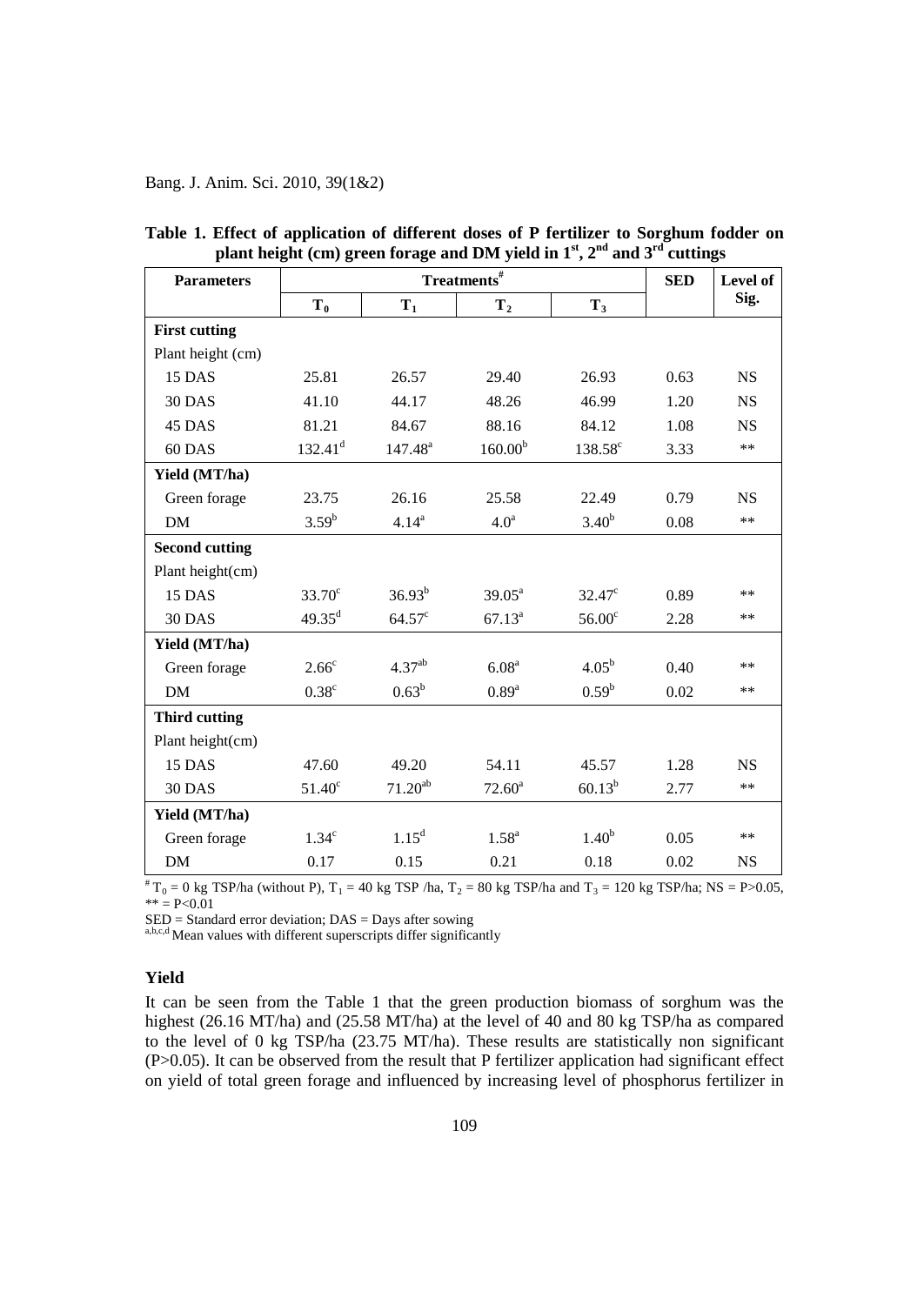both second and third cuttings. In second cutting, green matter yield was highest (6.08 MT/ha) at the level of 80 kg (T<sub>2</sub>) TSP/ha while the lowest yield (2.66 MT/ha) was in T<sub>0</sub> (control). Similarly in third cutting, the highest yield was found in  $T_2$  (80 kg TSP/ha) and the lowest (1.15 MT/ha) in T<sub>1</sub> (40 kg TSP/ha). Similar results were found by Sairam *et al.*, (1984). They reported that dry weight, leaf area per plant and nitrogen uptake were increased with phosphorus application and inoculation with Rhizobium culture. Other studies have also indicated the positive correlation between green fodder yield of pangola grass and P fertilizer (Bhardwaj *et al*., 1995). Khot *et al*. (1997) reported that the green forage yield increased significantly with increasing levels of P fertilizer. Abdullah *et al*. (2000) also reported that total yield of green forage increased with the increasing level of P fertilizer. The result of present findings can also be supported by the earlier observation in German grass (Malak, 2005) and in Napier grass (Islam, 2007).

It is revealed from the Table 1 that the highest DM yield was found (4.14 MT/ha) with the application of 40 kg TSP/ha  $(T_1)$  while the other levels were 4.0, 3.59 and 3.40 MT/ha with the application 80 (T<sub>2</sub>), 0 (T<sub>0</sub>) and 120 (T<sub>3</sub>) kg TSP/ha in first cutting. In the first and second cuttings, a significant  $(P<0.01)$  effect on DM yield among the treatments was observed. But no significant (P>0.05) effect on DM yield among the treatments was observed in third cutting. Previous works also indicated that the application of P fertilizer increase in the DM yield of oat fodder (Mohiuddin, 2002). Similar results were also obtained by Bhagwan *et al*. (1997) who indicated that DM yield increased with the increasing level of P rated up to 60 kg P/ha.

#### **Chemical composition**

It can be seen from the Table 2 the highest DM content  $(15.82 \text{ g}/100 \text{g})$  was found from the application of 40 kg TSP/ha followed by 15.63, 15.11 and 15.07 g/100g with the application of 80, 0 and 120 kg TSP/ha, respectively in first cutting. However, no significant (P>0.05) effect of P fertilizer on DM content was observed in first and third cutting. The findings of the present experiment were in keeping with the results of previous works of Khaleduzzaman *et al*. (2007). They reported that DM content had not increased significantly with the increasing levels of phosphorus fertilizer application. Similar results were also observed by Mohiuddin (2002) on oat fodder. In second cutting, there was a significant  $(P<0.01)$ difference of DM content was observed.

As is observed from the Table 2 that there was a significant  $(P<0.01)$  difference on CP content in first and third cutting. The results are in contrast with the findings of Keshwa and Jat, (1992) who reported that CP content of summer pearl millet increased significantly with the increasing level of P fertilizer application. Similar results also found by Polat *et al*., (2007) who reported that crude protein concentrations were significantly enhanced with increasing P fertilizer amounts. However in second cutting, the effect of P fertilizer on CP content was not significant  $(P>0.05)$ . In first, second and third cutting the effect of P fertilizer on CF content was statistically significant (P<0.01). Previous works also indicated a significant (P<0.01) effect on crude fiber content of fodder cuttings with application of 80 kg P/ha (Virender *et al*., 2001). The results are contrasted with the findings of El-Houssini *et al*.,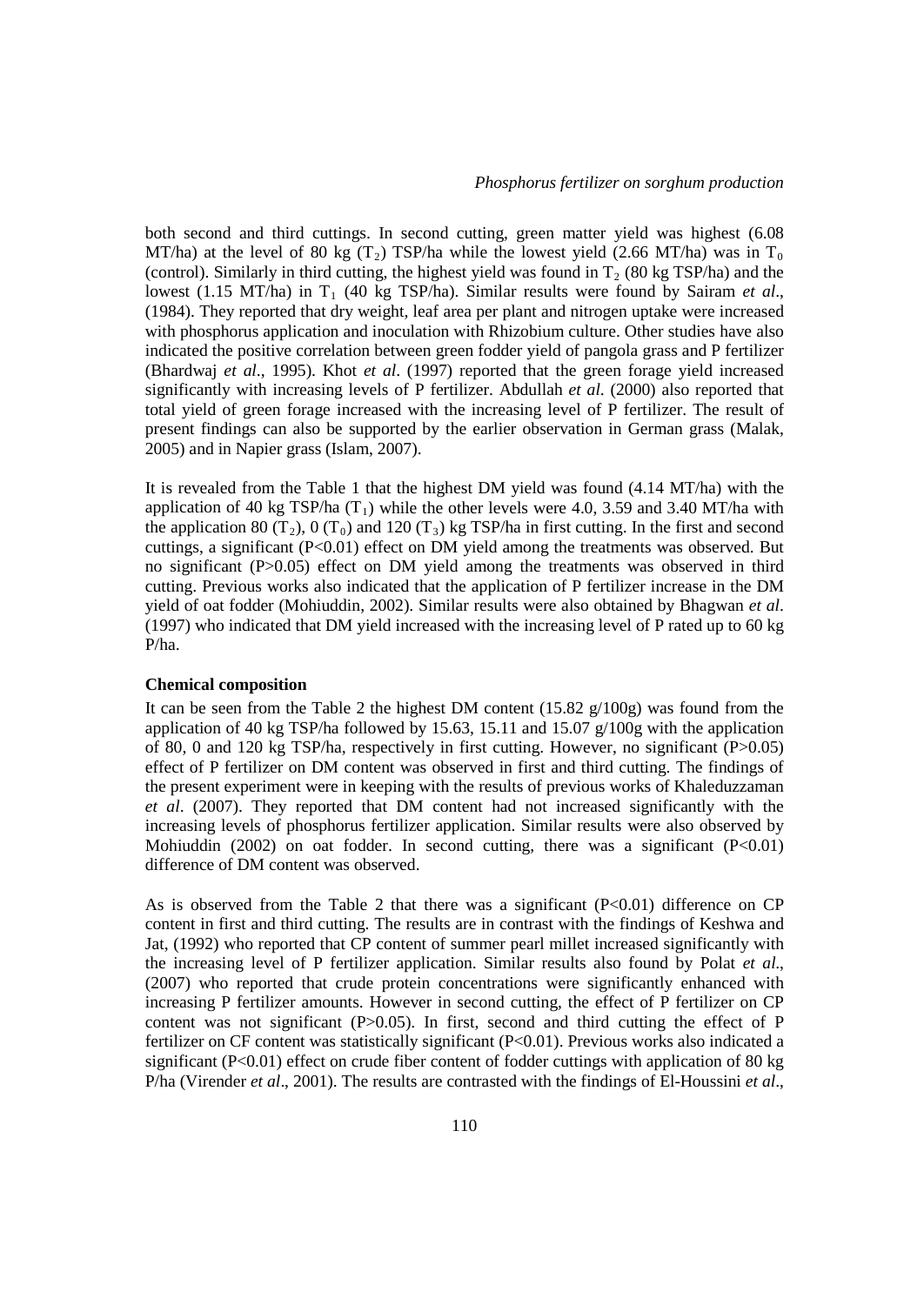(2005) who reported that CF content was significantly decreased from 16.01 to 14.55% with the increasing phosphorus application rates.

| <b>Parameters</b>                   |                    | Treatments <sup>#</sup> | <b>SED</b>        | Level of           |       |           |  |  |
|-------------------------------------|--------------------|-------------------------|-------------------|--------------------|-------|-----------|--|--|
|                                     | $T_0$              | $T_1$                   | T <sub>2</sub>    | $T_3$              |       | Sig.      |  |  |
| <b>First cutting</b>                |                    |                         |                   |                    |       |           |  |  |
| DM (g/100g fresh sample)            | 15.11              | 15.84                   | 15.63             | 15.07              | 0.40  | <b>NS</b> |  |  |
| Chemical composition (g/100 g DM)   |                    |                         |                   |                    |       |           |  |  |
| CP                                  | 6.61 <sup>d</sup>  | 6.89 <sup>b</sup>       | 6.81 <sup>c</sup> | $6.94^{\circ}$     | 0.04  | **        |  |  |
| CF                                  | $37.05^{\rm a}$    | $36.67^{ab}$            | $36.37^{b}$       | $36.07^{bc}$       | 0.13  | $**$      |  |  |
| $\rm EE$                            | $3.38^{bc}$        | $3.41^{b}$              | $3.44^{ab}$       | $3.51^{\rm a}$     | 0.02  | $\ast$    |  |  |
| Ash                                 | 10.32              | 9.84                    | 9.94              | 10.12              | 0.13  | <b>NS</b> |  |  |
| <b>NFE</b>                          | $42.64^{\rm d}$    | $43.19^{\circ}$         | $43.44^{\rm a}$   | $43.36^{b}$        | 0.09  | **        |  |  |
| ${\bf P}$                           | $0.14^{d}$         | 0.17 <sup>c</sup>       | 0.20 <sup>b</sup> | $0.24^{\rm a}$     | 0.01  | $***$     |  |  |
| <b>Second cutting</b>               |                    |                         |                   |                    |       |           |  |  |
| DM (g/100g fresh sample)            | 14.21 <sup>d</sup> | $14.32^{\circ}$         | $14.66^a$         | $14.51^{b}$        | 0.052 | $***$     |  |  |
| Chemical composition (g/100 g DM)   |                    |                         |                   |                    |       |           |  |  |
| CP                                  | 6.69               | 6.94                    | 6.85              | 6.97               | 0.05  | <b>NS</b> |  |  |
| CF                                  | $34.51^{b}$        | $34.77^b$               | $35.06^{ab}$      | $35.56^{a}$        | 0.13  | $**$      |  |  |
| $\rm{EE}$                           | $3.27^{\rm d}$     | 3.31 <sup>c</sup>       | $3.37^{b}$        | $3.44^{\circ}$     | 0.02  | **        |  |  |
| Ash                                 | 9.24               | 9.51                    | 9.48              | 9.43               | 0.09  | <b>NS</b> |  |  |
| <b>NFE</b>                          | 46.29 <sup>a</sup> | $45.47^{b}$             | $45.24^{bc}$      | 44.60 <sup>c</sup> | 0.22  | **        |  |  |
| P                                   | $0.12^d$           | 0.16 <sup>c</sup>       | $0.19^b$          | $0.21^{\rm a}$     | 0.01  | $***$     |  |  |
| <b>Third cutting</b>                |                    |                         |                   |                    |       |           |  |  |
| DM (g/100g fresh sample)            | 12.94              | 13.06                   | 13.07             | 13.01              | 0.021 | <b>NS</b> |  |  |
| Chemical composition $(g/100 g DM)$ |                    |                         |                   |                    |       |           |  |  |
| CP                                  | 6.70 <sup>c</sup>  | 7.05 <sup>a</sup>       | $6.78^{bc}$       | $6.82^{b}$         | 0.05  | **        |  |  |
| CF                                  | $32.49^{d}$        | $33.08^{b}$             | $33.70^{\circ}$   | $34.03^{a}$        | 0.18  | $***$     |  |  |
| $\rm{EE}$                           | 3.01 <sup>d</sup>  | $3.13^{\circ}$          | $3.17^{b}$        | $3.26^{\rm a}$     | 0.03  | **        |  |  |
| Ash                                 | $8.93^{b}$         | $9.18^{a}$              | 8.31 <sup>d</sup> | 8.34 <sup>c</sup>  | 0.16  | $\ast$    |  |  |
| <b>NFE</b>                          | $48.87^{a}$        | 47.56 <sup>c</sup>      | $48.04^{b}$       | $47.55^{\circ}$    | 0.33  | **        |  |  |
| $\mathbf P$                         | $0.11^d$           | $0.15^{\circ}$          | $0.17^{b}$        | 0.20 <sup>a</sup>  | 0.01  | $***$     |  |  |

**Table 2. Chemical composition of sorghum fodder at different levels of P fertilizer in 1st, 2nd and 3rd cuttings**

 $*$  T<sub>0</sub> = 0 kg TSP/ha (without P); T<sub>1</sub> = 40 kg TSP /ha; T<sub>2</sub> = 80 kg TSP/ha; T<sub>3</sub> = 120 kg TSP/ha; NS = P>0.05,  $* = P < 0.05, ** = P < 0.01$ 

 $SED = Standard error deviation$ <br>  $a,b,c,d$  Mean values with different superscripts differ significantly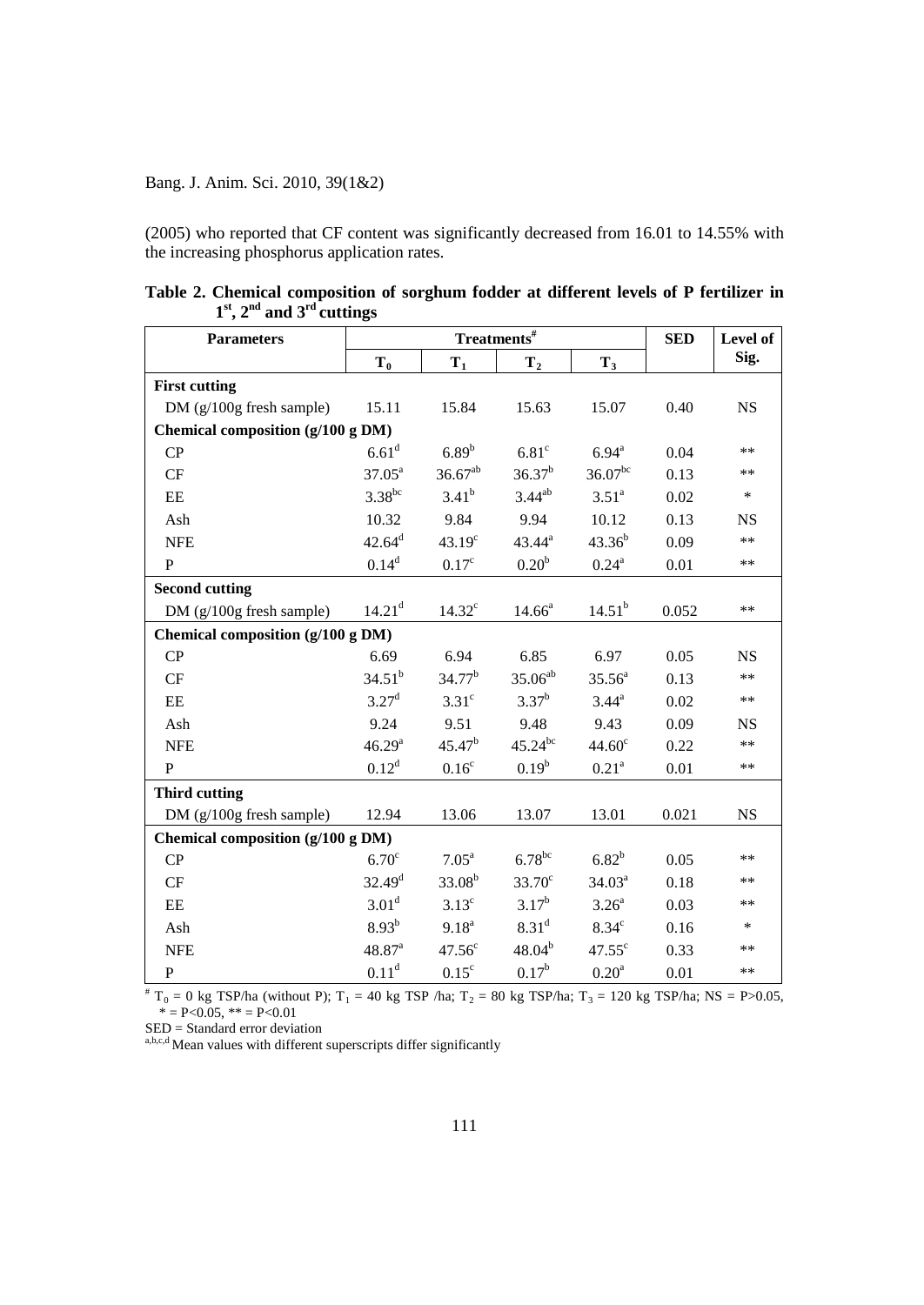In all cuttings, there was a significant  $(P< 0.01)$  difference in EE content of Sorghum fodder. Similar results were found by Virender *et al*., (2001) who reported that EE content of berseem fodder increased significantly  $(P<0.01)$  with application of 80 kg P/ha. Similar results were also found by Islam (2007). The effects of P fertilization on ash content was statistically non significant (P>0.05) but in third cutting the effect was statistically significant (P<0.05). Similar responses were also found by Uddin *et al*. (2005a) in oat fodder who reported that ash content decreased significantly  $(P<0.01)$  with the increasing levels of P fertilization. Previous works of Malak (2005) also indicated that different levels of P fertilizer has a non significant (P>0.05) effect on ash content of German grass. Phosphorus fertilization had a significant (P<0.01) positive effect on P concentration of Sorghum fodder. It can be seen that the phosphorus content of Sorghum fodder is 0.14, 0.17, 0.20 and 0.24 % in first cutting and 0.12, 0.16, 0.19 and 0.21% in second cutting and 0.11, 0.15, 0.17 and 0.20% in third cutting, respectively (Table 2). It is revealed from the results that highest P content (0.24% in first cutting, 0.21% in second cutting and 0.20% in third cutting) was found due to application of 120 kg TSP/ha and lowest at control (0 kg TSP/ha) in every cutting which is significantly lower than the 120 kg TSP/ha. These results are in agreement with the work conducted by Awan and Abbasi (2000) who found that with increasing levels of P fertilizer phosphorus uptake increased. Similar responses were also found by Hirpara *et al*. (1992) who reported that P uptake of Sorghum fodder increased with increasing levels of P fertilizer. David *et al*. (1997) reported that the mean values of P content for *Andropogon gayanus* Kunth increased from 0.09 to 0.12% as the increasing levels of P application from 0 to 75 kg P<sub>2</sub>O<sub>5</sub>/ha. Similar results were also found by Cecato *et al.* (2004) who reported that P content showed an increase by increasing levels of phosphorus (P<0.05).

#### *In vitro* **digestibility and energy contents**

*In vitro* organic matter digestibility (IVOMD) and metabolizable energy (ME) contents of Sorghum fodder as affected by different levels of P fertilizers at  $1<sup>st</sup>$ ,  $2<sup>nd</sup>$  and  $3<sup>rd</sup>$  cuttings are shown in Table 3. The highest value for IVOMD (57.27%) was found at 120 kg TSP/ha and the lowest value (53.92%) at 0 kg TSP/ha in first cutting. It is apparent that the effect of P fertilizer on IVOMD content of Sorghum fodder was not significant (P>0.05) at first and third cutting but in second cutting the IVOMD was statistically significant  $(P<0.01)$ . The results are in agreement with the findings of Chowdhury (1998) who indicated that application of 60 kg  $P_2O_5/ha$  had significant effect on IVOMD as compared to control (0 kg  $P_2O_5/ha$ ). Similar response was found by Pervin (2004) who reported that the highest value for IVOMD (62.42%) at 116.5 kg  $P_2O_5/ha$  and the lowest value (60.09%) at 0 kg  $P_2O_5/ha$ . It is revealed from the Table 3 that the ME content of Sorghum fodder increased with increasing levels of P fertilizer in first cutting. The highest value of ME (7.96 MJ/kg DM) was found at 120 kg TSP/ha and lowest value (7.60 MJ/kg DM) at 0 kg TSP/ha in first cutting. But in first cutting the results are statistically non significant (P>0.05). On the other hand, the treatments were statistically significant (P<0.01) in second and third cutting.

From the results it can be concluded that sorghum fodder can be harvested at 66 days of age in first cutting with 80 kg TSP/ha for optimum production.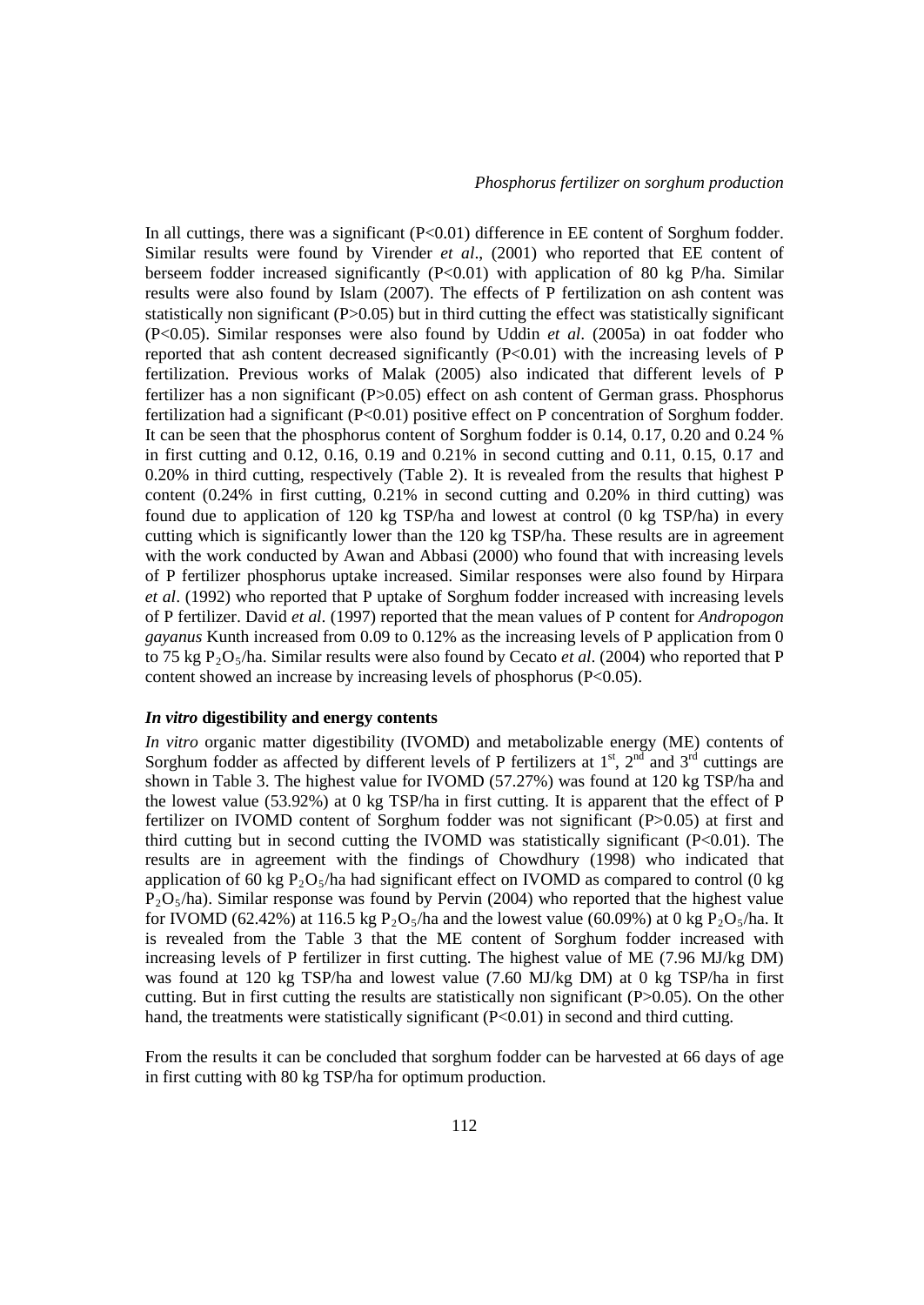Bang. J. Anim. Sci. 2010, 39(1&2)

| <b>Parameters</b>     |                   | Treatments <sup>#</sup> | <b>SED</b>     | Level of          |      |           |
|-----------------------|-------------------|-------------------------|----------------|-------------------|------|-----------|
|                       | $T_0$             | $T_1$                   | T <sub>2</sub> | $T_3$             |      | Sig.      |
| <b>First cutting</b>  |                   |                         |                |                   |      |           |
| IVOMD $(\%)$          | 53.92             | 55.11                   | 56.53          | 57.27             | 0.65 | <b>NS</b> |
| ME (MJ/kg DM)         | 7.60              | 7.81                    | 7.86           | 7.96              | 0.08 | <b>NS</b> |
| <b>Second cutting</b> |                   |                         |                |                   |      |           |
| IVOMD $(\%)$          | $52.90^\circ$     | $53.90^{b}$             | $54.86^{ab}$   | $55.35^{\circ}$   | 0.32 | **        |
| ME (MJ/kg DM)         | $7.32^d$          | 7.47 <sup>c</sup>       | $7.61^b$       | 7.68 <sup>a</sup> | 0.05 | **        |
| Third cutting         |                   |                         |                |                   |      |           |
| IVOMD $(\%)$          | 52.78             | 52.75                   | 51.71          | 52.62             | 0.39 | <b>NS</b> |
| ME (MJ/kg DM)         | 7.08 <sup>c</sup> | $7.25^{b}$              | $7.38^{ab}$    | $7.42^{\rm a}$    | 0.05 | **        |

**Table 3.** *In vitro* **organic matter digestibility (%) and metabolizable energy (ME/kg DM)** contents of Sorghum fodder at different levels of P fertilizer in 1<sup>st</sup>, 2<sup>nd</sup> **and 3rd cuttings**

#  $T_0 = 0$  kg TSP/ha (without P);  $T_1 = 40$  kg TSP/ha;  $T_2 = 80$  kg TSP/ha;  $T_3 = 120$  kg TSP/ha; NS = P>0.05,  $* = P < 0.05$ ,  $* = P < 0.01$ <br>SED = Standard error deviation

 $\mathbf{a}, \mathbf{b}, \mathbf{c}, \mathbf{d}$  Mean values with different superscripts differ significantly

### **Literature Cited**

- Abdullah, M., Yasin, M. and Qureshi, R. H. 2000. Interactive effects of phosphorus and soil salinity on the growth and ionic composition of kallar grass. Pakistan J. Agric. Res., 16(1): 53-58.
- AOAC, 2003. Officials Methods of Analysis.  $(17<sup>th</sup>$  edn., Revision 2). AOAC International. Gaithersburg, Maryland 20877-2417, USA.
- Awan, Z.I. and Abbasi, M.K. 2000. Interactive effect of phosphorus and copper on maize growth. Pakistan J. Agric. Res., 16(2): 105-108.
- Bhagwan, D., Sheoran, R.S. and Das, B. 1997. Effect of phosphorus fertilization on quality and yield of cowpea. Annals of Biology Ludhiana, 13(1): 195-196.
- Bhardwaj, B. J., Singh, T. R. and Gmber, R. K. 1995. Semi graphical analysis over environment for green fodder yield in cowpea. Crop Improvement, 22(2): 207-209.
- Bothe, D.T., Sable, R.N. and Raundal, P.U. 2000. Effect of Phosphorus, plant population and Psolubilizer on soybean fenugreek cropping system. J. Maharastra Agril. Univ., 25(3): 310-311.
- Cecato, U., Pereira, L. A. F., Jobim, C. C., Martins, E. N., Branco, A. F., Galbeiro, S. and Machado, A. O. 2004. Influence of nitrogen and phosphorus fertilization on the chemical composition of marandu grass (*Brachiaria brizantha* (Hochts) Stapf cv. Marandu). J. Anim. Sci., 26(3): 409-416.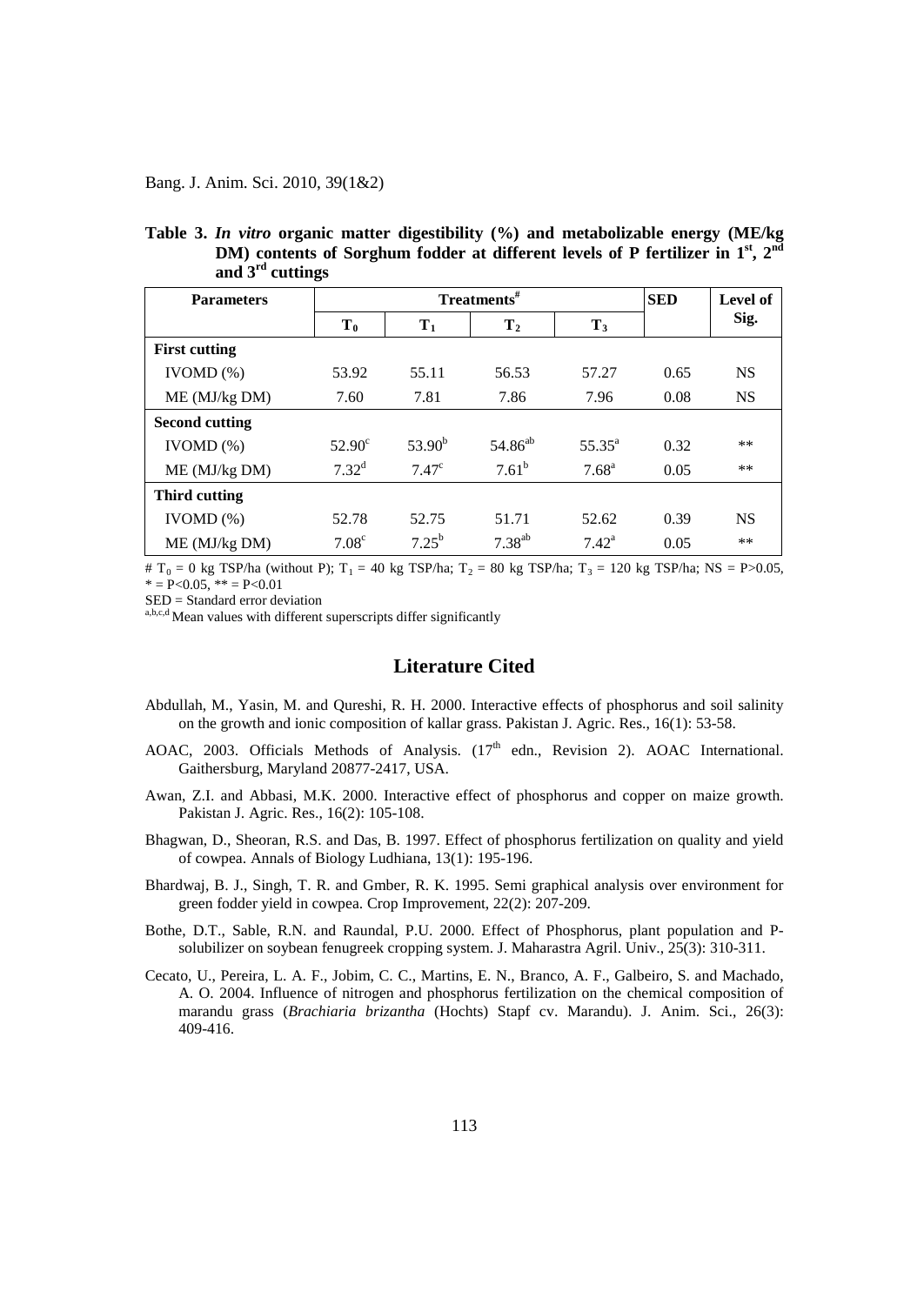- Chowdhury, V. S. 1998. Effect of sowing methods and phosphate fertilizer on yield, chemical composition and nutritive value of cowpea forage. M. S. Thesis, Department of Animal Nutrition, Bangladesh Agricultural University, Mymensingh.
- Cisar, G. D., Synder, G. H. and Swanson, G. S. 1992. Nitrogen, P and K fertilization for Histosols grown st. Augustine grass sod. Agron. J., 84(3): 475-479.
- Das, S. K., Sharma, K. L., Singh, B. R., Rao, B. R. C. P., Srinivas, K. and Reddy, M. N. 1996. Availability of desorbed phosphorus and internal phosphorus requirement by Sorghum in an Alfisol. J. Indian Soc. Soil Sci., 44(3): 427-433.
- David, E. M., Marmol, J. F., Caraballo, A. and McDowell, R. L. 1997. Frequency of defoliation and nitrogen and phosphorus fertilization on *Andropogon gayanus* Kunth. I. Yield, crude protein content and *In vitro* Digestibility. Common. Soil. Sci. Plant Anal., 29(9 and 10): 823-831.
- Dogget, H. 1988. Sorghum. 2nd Edition, Longman, London.
- Dwivedi, S. K., Meer, S., Patel, R. S., Tiwari, A. B. and Agrawal, V. K. 1997. Effect of phosphorus and Molybdenum on physiological growth parameters of soybean. Advances Plant Sci., 10(2): 123-125.
- El-Houssini, A. A. and Abd-Alla, S. O. M. 2004. Forage yield and nutritive value of mungbean (*Vigna radiata* (L.) Wilezek) as affected by bio and mineral fertilization under Mariout Region conditions. Annals of Agric. Sci. Cairo, Egypt., 50(1): 135-146.
- Gomez, K. A. and Gomez, A. A. 1984. Statistical procedure for Agricultural Research. Int. Rice Res. Inst. John Wiley and Sons. New York, Ckickerster, Brisbane, Toronto, Singapore, pp. 139-240.
- Hirpara, D. S., Patel, J. C., Patel, B. S. and Khanpara, V. D. 1992. Response of rainy season hybrid sorghum to nitrogen and phosphorus. Indian J. Agron., 37(3): 581-583.
- Islam, N. 2007. Effect of different doses of nitrogen and phosphorus fertilizer on yield, chemical composition and nutritive value of Napier grass (*Pennisetum purpureum*). M. S. Thesis. Department of Animal Nutrition, Bangladesh Agricultural University, Mymensingh, Bangladesh.
- Jackson, M. G. 1980. Ways and means of improving livestock production and productivity in the DANIDA assisted IRDP, Noakhali District, Bangladesh. Consultancy Report.
- Keshwa, G. L. and Jat, P. C. 1992. Effect of phosphorus and zinc on quality and fodder production of summer pearl millet (*Pennisetum glaucum*). Indian J. Agric., 37(1-2): 118-120.
- Khaleduzzaman, A. B. M., Islam, N., Khandaker, Z. H. and Akbar, M. A. 2007. Effect of different doses of Nitrogen and phosphorus fertilizer on yield and quality of Napier grass (*Pennisetum purpureum*). Bangladesh J. Anim. Sci., 36(1&2): 41-49.
- Khalid, M., Ijaz, A. and Muhammad, A. 2003. Effect of nitrogen and phosphorus on the fodder yield and quality of two Sorghum cultivars (*Sorghum bicolor* L.). Int. J. Agri. Biol., 5(1): 61-63.
- Khot, A. B., Yargattikar, A. T. and Patil, B. N. 1997. Effect of irrigation scheduling and phophorus levels on green forage yield of Lucerne. Indian J. Agron., 42(3): 544-546.
- Malak, M. A. 2005. Effect of different levels of nitrogen and phosphorus fertilizer on biomass yield, chemical composition and nutritive value of German grass (*Echinochola crusgalli*) at two stage of maturity. MS Thesis. Department of Animal Nutrition, Bangladesh Agricultural University, Mymensingh, Bangladesh.